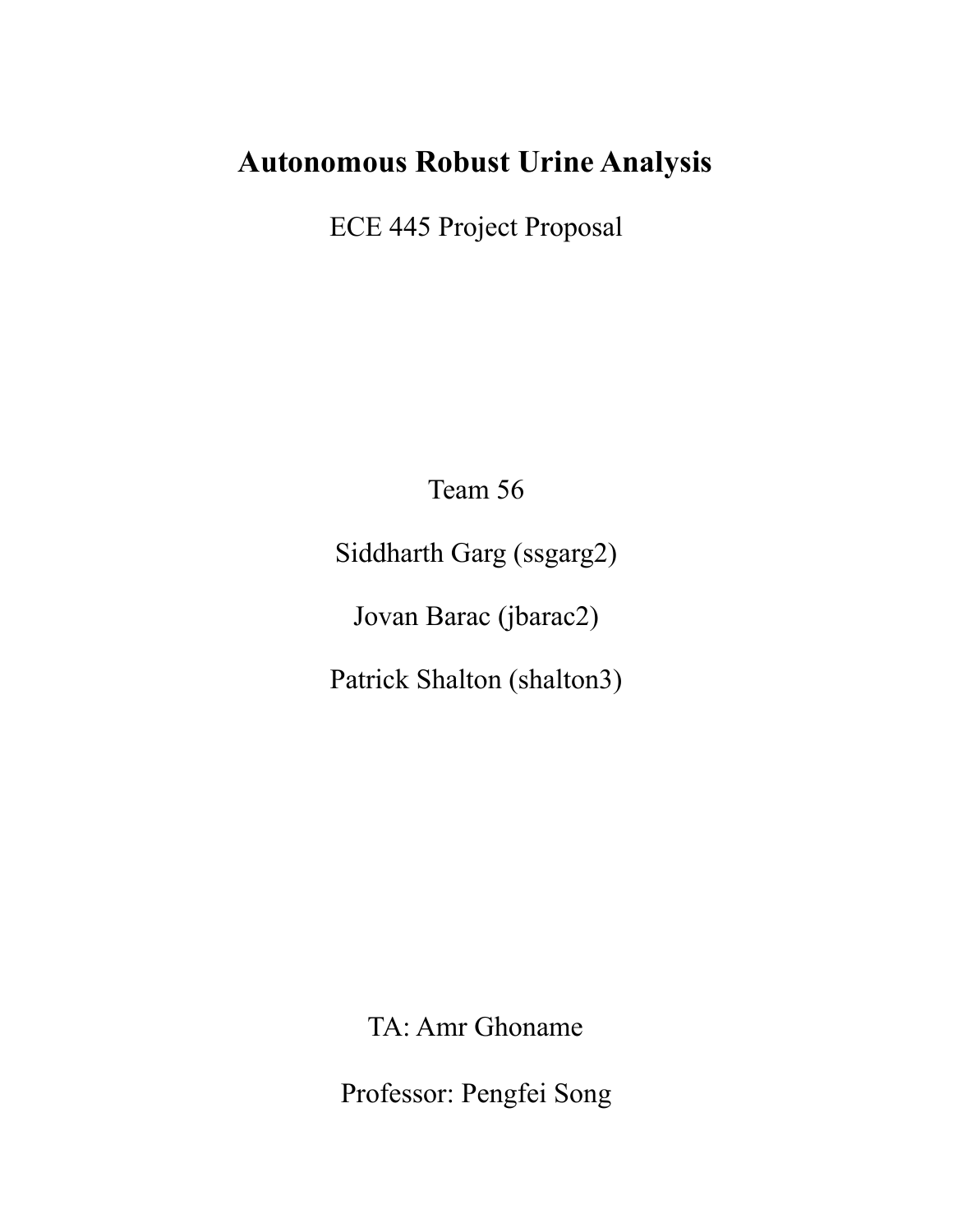# **1 Introduction**

## 1.1 Problem

Urine testing is an important tool for healthcare professionals, as it can be used to show indications of diabetes, kidney disease, liver problems, or a UTI. However, conducting these tests can be quite time consuming, messy, and often not thorough. Urine dipsticks are the most easy to use, but only provide qualitative information from the sample. 24h urine collection, as you would expect, is tedious and invites opportunities for errors to occur. Urinalysis provides more robust quantitative measures than a dipstick can provide, via microscopical examination, but the need for lab facilities and technicians to process makes it not as time efficient as it could be.

Furthermore, doctors spend time preparing sample slides often hours after the samples have been collected. Patients are completely responsible for sample collection which can be messy and uncomfortable for many people. Markers in urine that indicate different types of kidney diseases are only visible with a microscopic exam, yet this is the least common test performed since visual and dipstick tests are quicker and easier to perform. This simplifies the process of urinalysis. Doctors will be sure that urine was imaged while fresh, and will no longer have to handle urine directly when analyzing. Patients will no longer have to collect a urine sample.

## 1.2 Solution

The proposed solution is to implement an automated system to conduct urinalysis in order to maintain its high fidelity of information while hastening the time to process samples and eliminate need for external labs. The ultimate project would be an all inclusive system with urine collection, image capture, and wireless image transfer, but for the scope of this class, our primary focus will be on the driving of samples in and out of an imaging window and the actual image capture/exportation.

First is a pump that will drive 1-2mL urine samples to our imaging window. That window will have a transparent cavity, with tubes on opposite ends for entry and exit of liquids. This is where the sample will arrive then to be imaged by either a microscope with imager attachment or a smartphone device with an external lens peripheral. These images will then be sent to a network drive for image storage so that they can be accessed by a doctor anywhere.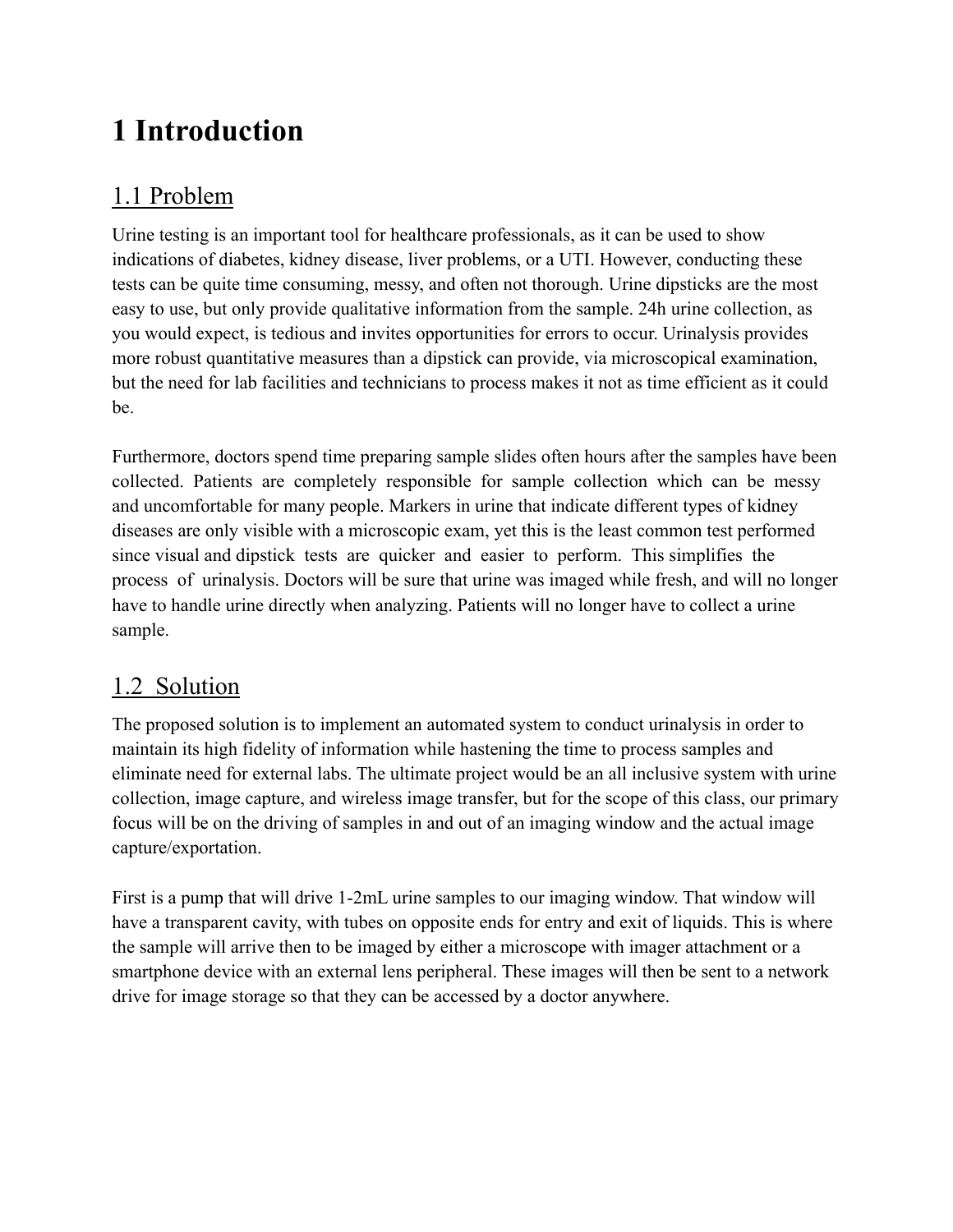### 1.3 Visual Aid



Figure 1: System design overview

### 1.4 High-Level Requirements

- Leak-free incremental (1-2 mL per cycle) transport of urine and continuous transport of cleaning solution.
- Autonomous system operation.
- Image acquisition that meets appropriate scale and resolution requirements for a doctor to conduct urinalysis on the sample. (able to view cells of 10 to 50 μm)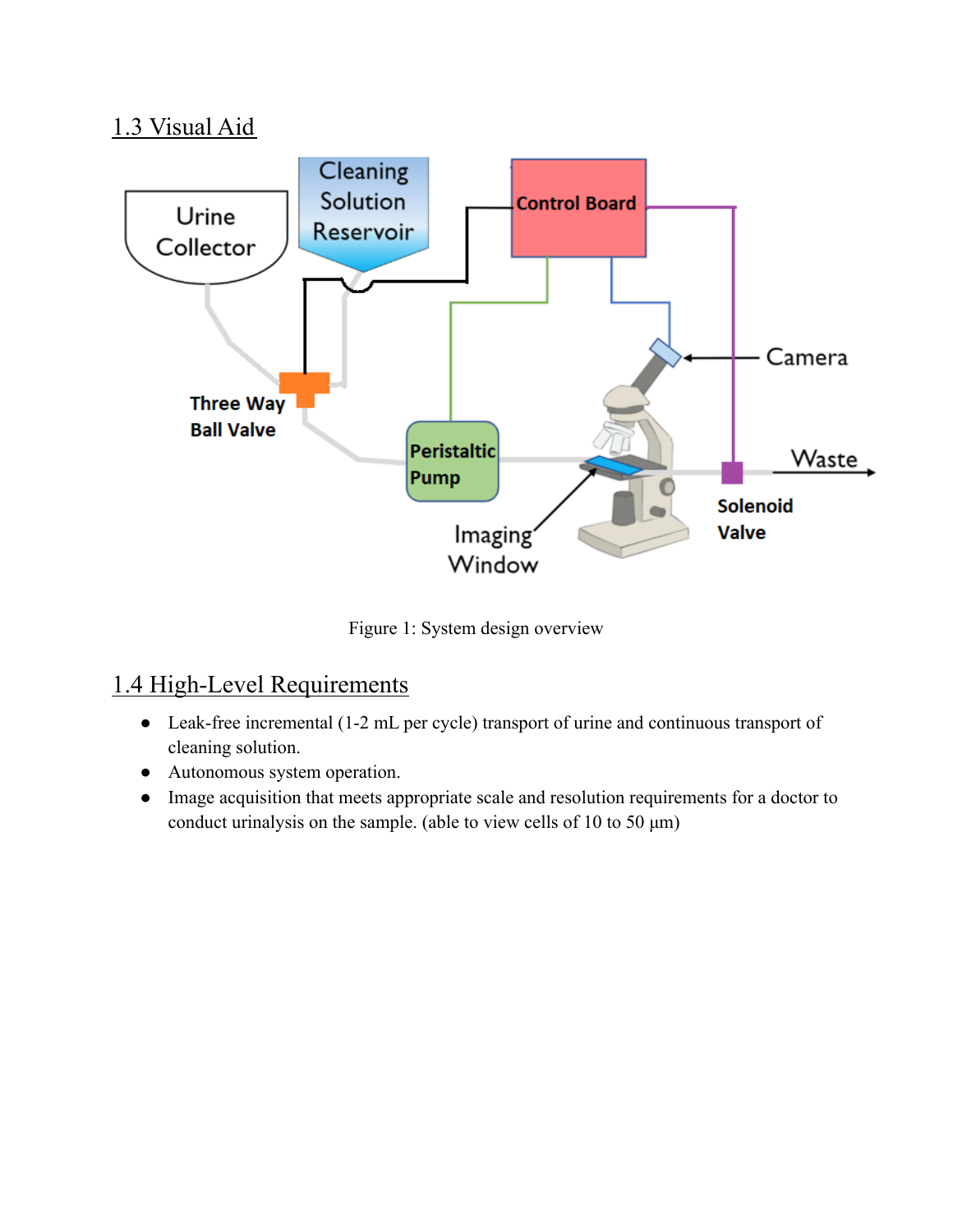# **2 Design**

### 2.1 Block Diagram



Figure 2: System block diagram

### 2.2 Subsystem Overview and Requirements

The prototype should take 5 images per sample in order to ensure the entire sample is imaged. To do this, the urine is transported incrementally using the peristaltic pump so new samples are constantly imaged. The microscope camera should be able to image cells from 10 to 50 μm diameter clearly. The system should start flowing when 100 mL of fluid is detected and stop imaging when images from 5 distinct samples have been collected, followed by flushing out the rest of the sample and then a cleaning cycle. Material selection was important in this system design since all materials will need to be urine safe.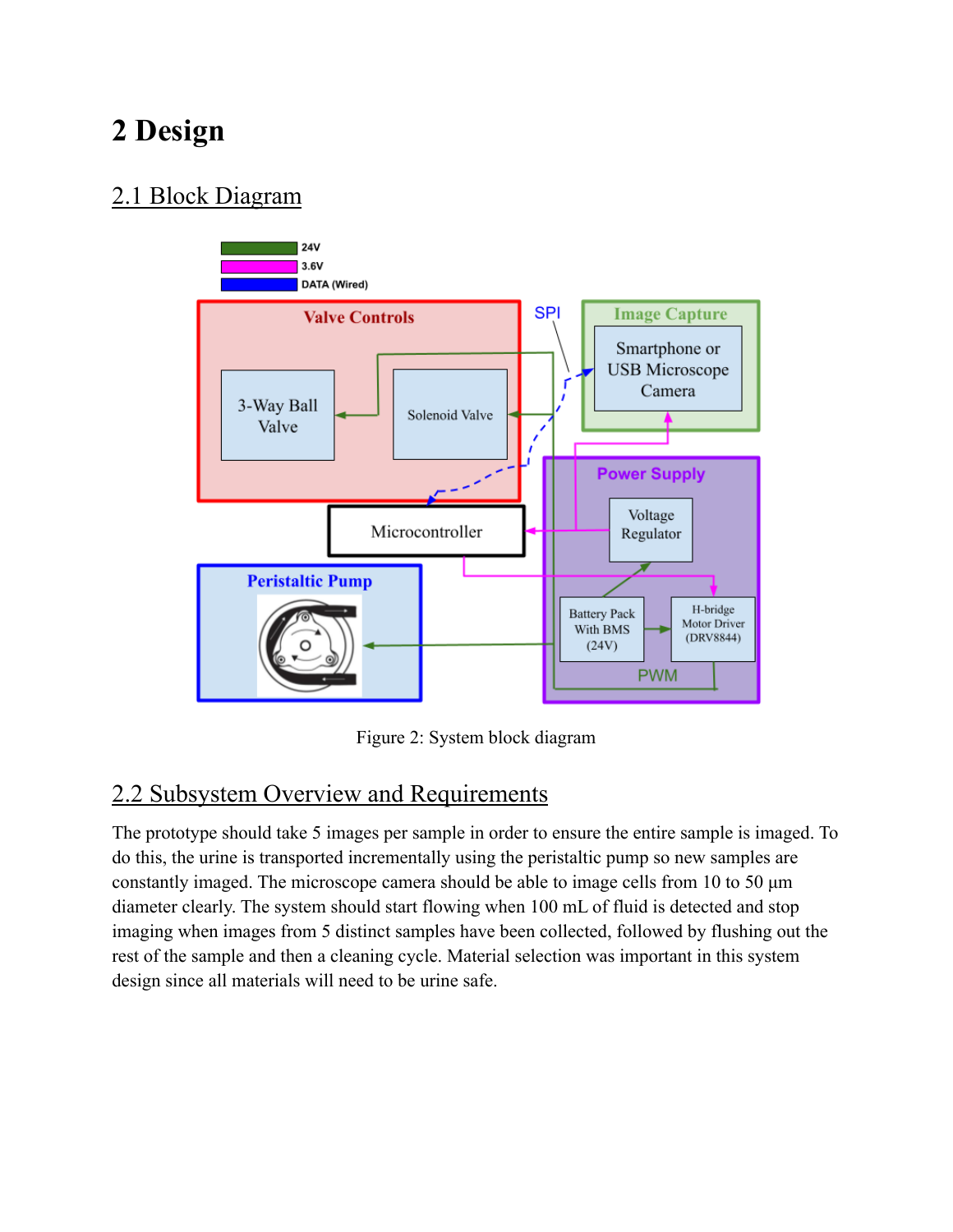#### **2.2.1 Peristaltic Pump**

Peristaltic pumps provide very precise control of flow rates whilst not interacting with the liquid directly. This aspect is important, as we do not want to contaminate the samples at any point before imaging. This pump essentially uses rollers to pinch the tubing, creating "pockets" of liquid to exit the pump. This also will help prevent the introduction of bubbles within our sample, which could affect imaging acquisition greatly.

Requirement 1: The pump should be able to send samples in increments of 1-2 mL to the imaging window.

Requirement 2: The pump should completely seal off the tube during the imaging process so that the sample is not in motion under the imaging window.



Figure 3: Example of a peristaltic pump

#### **2.2.2 Smartphone**

Currently, we are considering using a smartphone device to do the image capturing of the urine samples. By attaching a fixed external magnification lens to the phone camera, the needed 400x magnification can be realized. However, image fidelity and resolution will need to be evaluated externally to see if this option is viable in place of a microscope. The benefit this implementation would provide is robust control of the camera via an application, which can't be done on the mechanical knobs of a microscope. Also, the phone would have the capability to share the images wirelessly built in, meaning no need for the device to be connected via wire to the viewing console.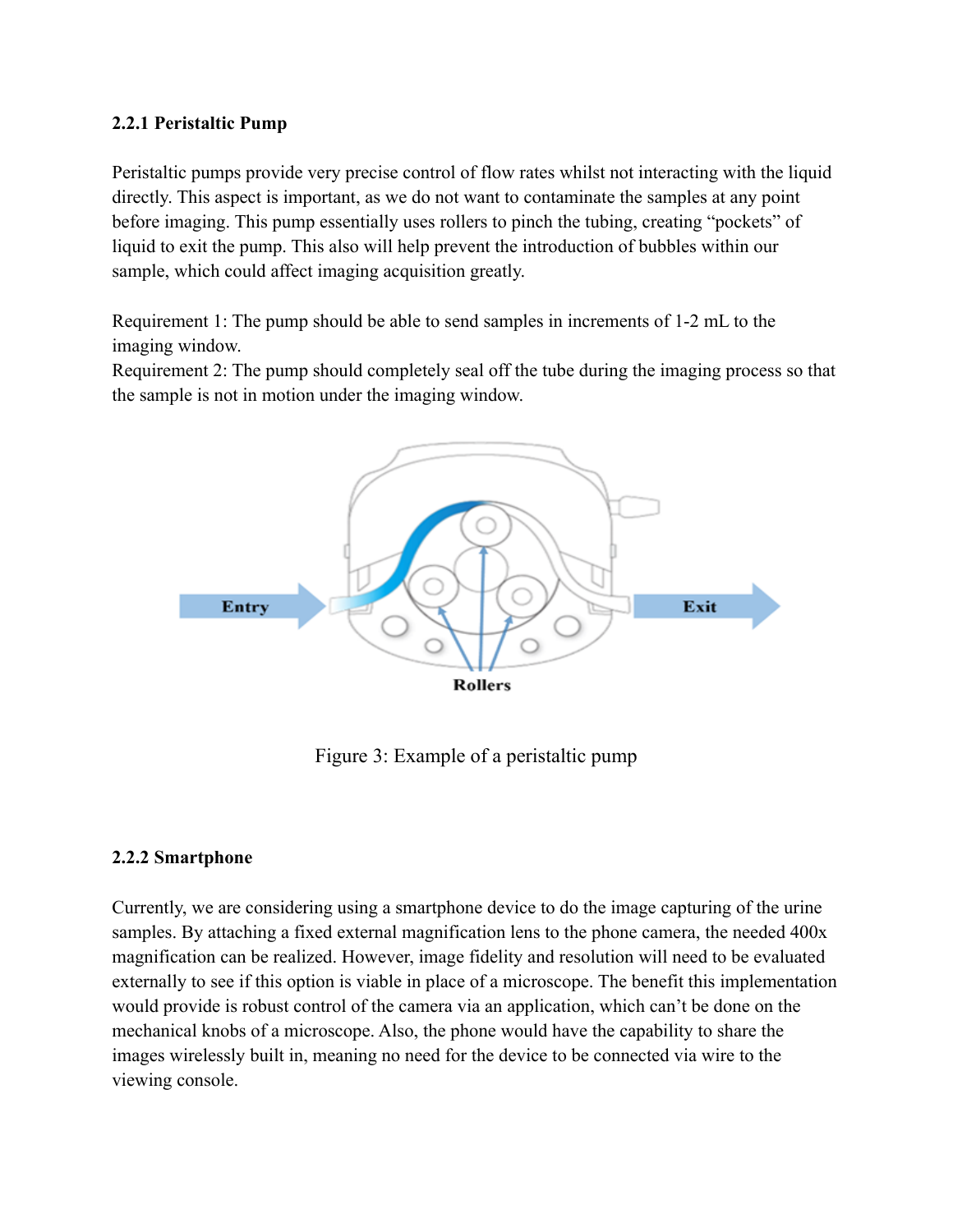If the smartphone approach is not viable, we will utilize a microscope camera, and will have to interact with the native software to ensure pictures from the microscope view are taken autonomously

Requirement 1: The images captured should be of sufficient resolution at the selected magnification to identify cells, crystals and bacteria.

Requirement 2: The images should be securely uploaded to a network drive that can only be accessed by the user and their doctor.

#### **2.2.3 Three-way ball valve and solenoid valve**

A solenoid valve simply uses the induced EMF from the solenoid to raise a pin, which opens the valve. Thus, the resting position is a closed valve. Since the project requires there to be no contamination of urine, this valve will be special, in the fact that the pin does not close the pipe from inside, but rather pinches upon the tubs from the outside. This will be used to control flow of liquid from the imaging window to disposal.

The 3-way ball valve will allow for control to flow either urine, cleaning solution, or nothing at all. This was preferred over using two separate solenoid valves because of their power consumption, as one is almost guaranteed to be open at a time. The ball valve eliminates the need to independently control two valves, allowing for more precise control. This will assist in the ability to switch from urine or cleaning solution,

Requirement 1: The valve should be leak free and ensure that there is no cross-contamination from the cleaning solution to the urine sample, compromising the result of the images.



Figure 4: Operation of the ball valve to choose one of the two fluid input streams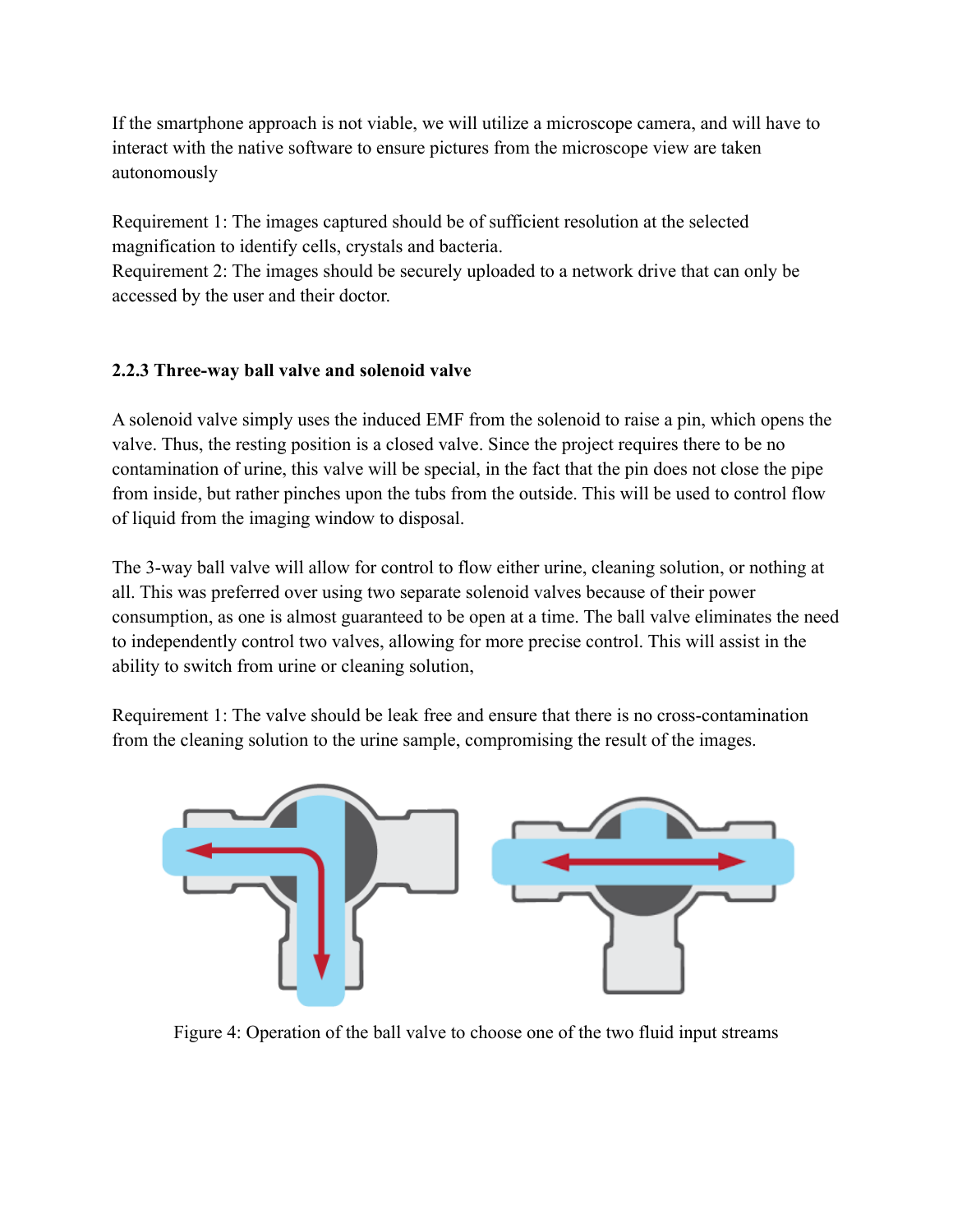### 2.3 Tolerance Analysis

One process in our project that needs to be deliberately engineered is the precisely controlled amount of urine transported to the slide. If this process is not properly carried out, the result will be a system that either outputs a greater-than-intended amount of urine or does not provide a properly sized sample. To properly satisfy this task, multiple design choices must be considered, such as the flow rate of the pump and the time that is running, the behavior of the pump as it is starting and finishing cycles, the length and size of the tube, and any surface tension that may keep drops from detaching from the tube.

We are using a peristaltic pump in order to address these considerations. The pump has a fixed flow rate of 55mL/min, meaning that it would need to be run for .917 seconds, or 939/1024 seconds, per mL of urine transmitted to the slide. Also, the pump will be connected to the slide through a length of tubing, so the volume of the tubing will need to be considered in the initial flush of every cycle. For instance, the pump uses tubing with a 3/16" diameter, so if a 1" length of tubing connects the pump to the slide, the first flush of every cycle will need to include an extra .45mL of urine in order to accomodate for that volume.

## **3 Ethics & Safety**

According to our understanding of FDA guidelines, this product would be classified as a class 1 medical device. However, we are not familiar enough with how to argue if this device is 510(k) exempt, but we believe it to be possible with parallels to other monitoring devices. In respect to sterility of the device, we will follow the precedent outlined in Code of Federal Regulations (CFR), 21CFR876 [1]. This details the various necessities and guidelines for devices involved with urology, specifically diagnostics and/or monitoring devices in our project.

Also listed in the CFR is HIPAA, in 45CPR160 & 45CPR164, which characterizes the need for the privacy of patient medical records and the circumstances in which it may be broken. The IEEE code of ethics 1.1[2] and the ACM Code of Ethics and Professional Conduct 1.6[3] make similar calls for the protection of privacy. That is to say that, in the future life cycle of this project, any identification of urinalysis data/results will have to be made uncorrelated to patient information, probably through encrypted methods.

In regards to safety, since we are working with liquids and electronics, maintaining observance over all mechanisms during operation will be necessary to ensure that there are no leaks to cause electrical hazards. We plan to use a battery pack system, so following the correct procedure of handling and wiring them will also be important to take extra attention to. We do not believe the pressure produced from the peristaltic pump will prove to jeopardize the structural integrity of our imaging window, but we will make sure that operation of the pump works as expected in a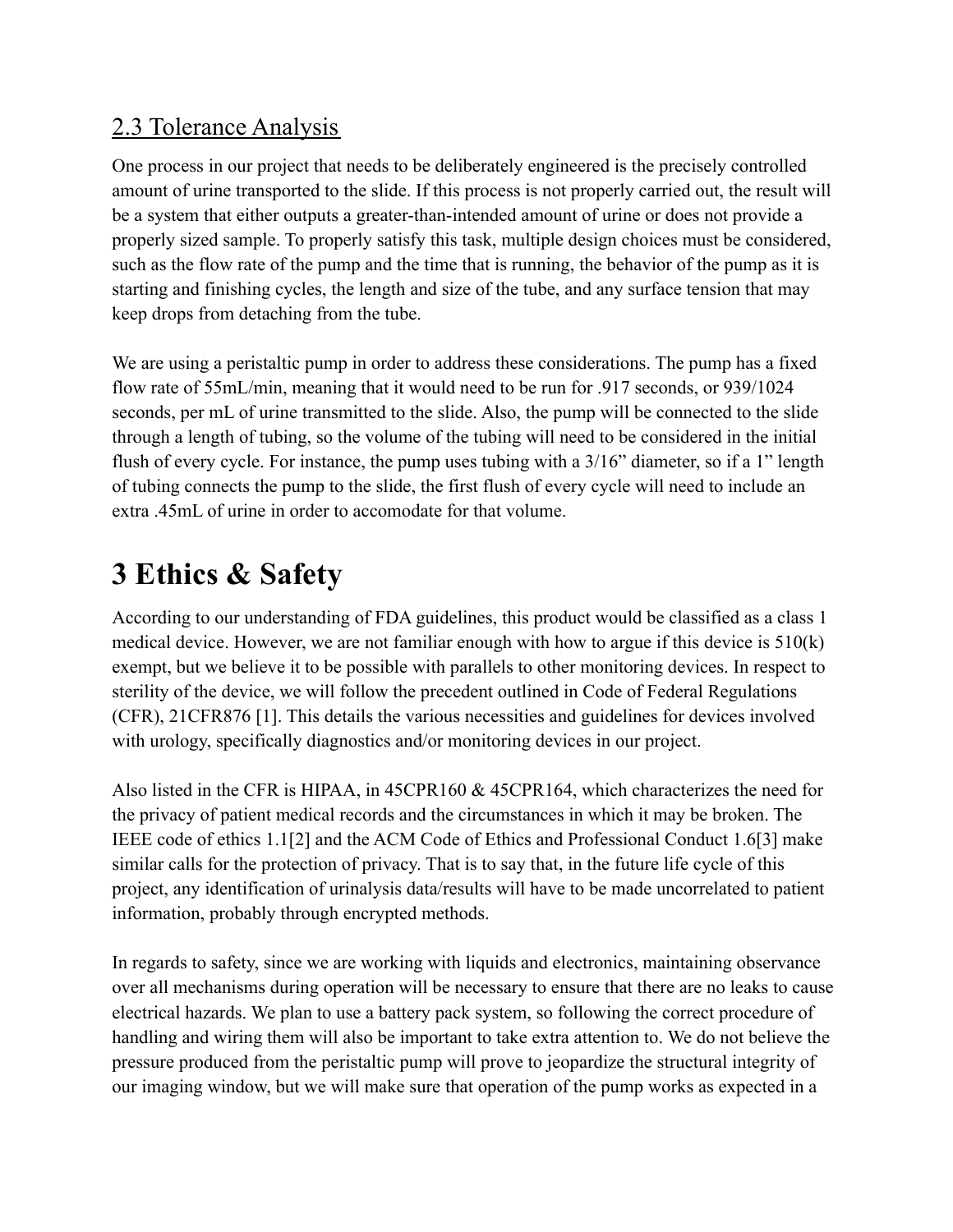separate closed system. The use of urine of any kind is not expected to occur during the duration of this project, and we will use stand in solutions to test the imagining and liquid transfer capabilities of our project.